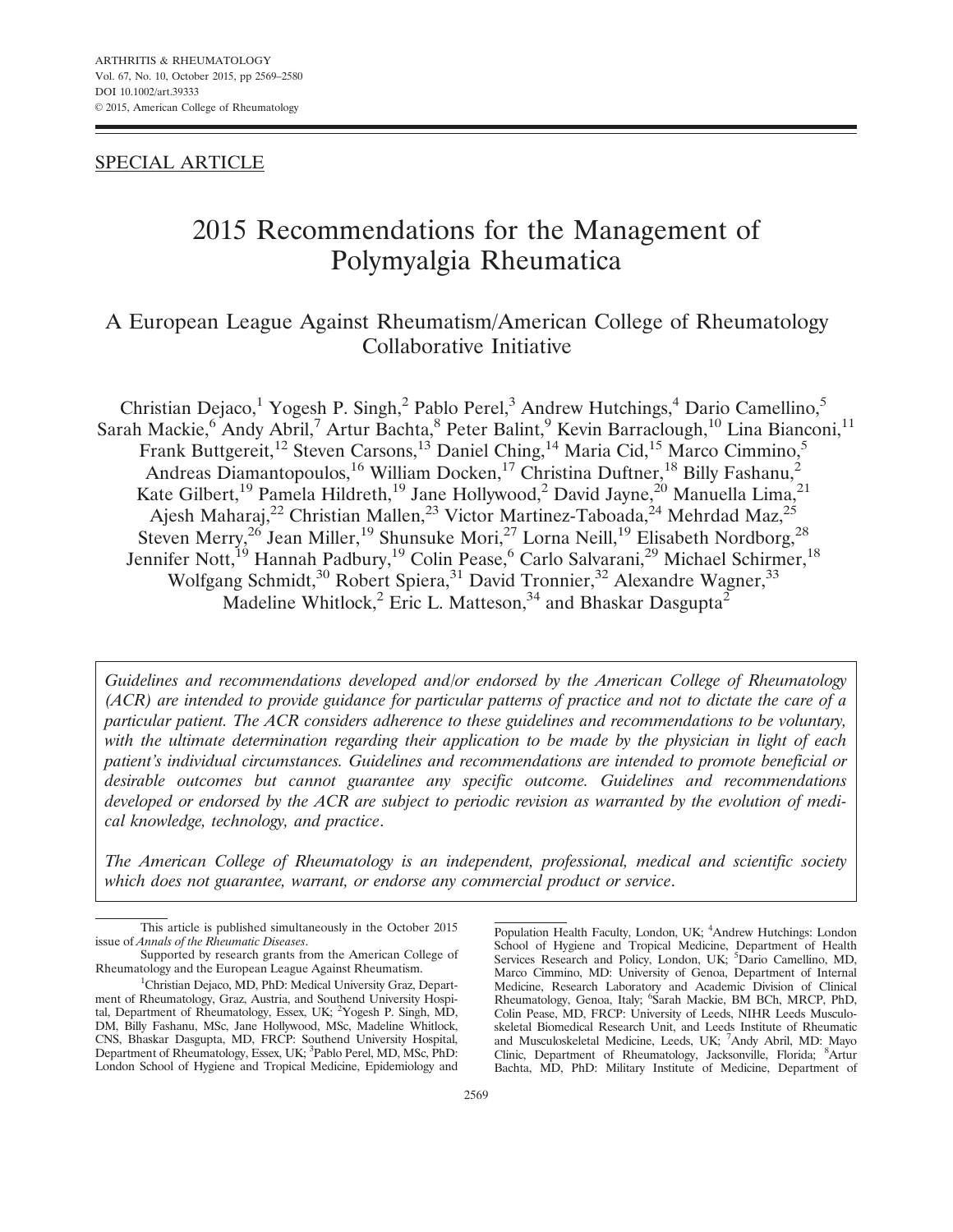Abstract. Therapy for polymyalgia rheumatica (PMR) varies widely in clinical practice as international recommendations for PMR treatment are not currently available. In this paper, we report the 2015 European League Against Rheumatism (EULAR)/ American College of Rheumatology (ACR) recommendations for the management of PMR. We used the Grading of Recommendations, Assessment, Development and Evaluation (GRADE) methodology as a framework for the project. Accordingly, the direction

Drs. Matteson and Dasgupta contributed equally to this work.

Dr. Dejaco has received consulting fees, speaking fees, and/ or honoraria from Bristol-Myers Squibb, Pfizer, AbbVie, MSD, Merck Serono, and Roche, and research funding from Pfizer and MSD. Dr. Mackie has received consulting fees, speaking fees, and/or honoraria and strength of the recommendations are based on the quality of evidence, the balance between desirable and undesirable effects, patients' and clinicians' values and preferences, and resource use. Eight overarching principles and nine specific recommendations were developed covering several aspects of PMR, including basic and follow-up investigations of patients under treatment, risk factor assessment, medical access for patients and specialist referral, treatment strategies such as initial glucocorticoid (GC) doses and subsequent tapering regimens, use of intramuscular GCs and disease modifying antirheumatic drugs (DMARDs), as well as the roles of nonsteroidal anti-rheumatic drugs and non-pharmacological interventions. These recommendations will inform primary, secondary and tertiary care physicians about an international consensus on the management of PMR. These recommendations should serve to inform clinicians about best practices in the care of patients with PMR.

Address correspondence to Bhaskar Dasgupta, MD, FRCP, Department of Rheumatology, Southend University Hospital, Prittlewell Chase, Westcliff-on-Sea, Essex SS0 0RY, UK. E-mail: Bhaskar.dasgupta@southend.nhs.uk.

Submitted for publication February 20, 2015; accepted in revised form July 13, 2015.

Internal Medicine and Rheumatology, Warsaw, Poland; <sup>9</sup>Peter Balint, MD, PhD: National Institute of Rheumatology and Physiotherapy, 3rd Rheumatology Department, Budapest, Hungary; <sup>10</sup>Kevin Barraclough, FRCP, MRCGP: Hoyland House, Painswick, UK; 11Lina Bianconi, MD: Bibbiano, Italy; <sup>12</sup>Frank Buttgereit, MD: Charité University Medicine, Department of Rheumatology, Berlin, Germany; <sup>13</sup>Steven Carsons, MD: Stony Brook University School of Medicine, Division of Rheumatology, Allergy and Immunology, Winthrop-University Hospital Campus, Mineola, New York; 14Daniel Ching, MBChB, FRCP, FRACP: Timaru Hospital, Department of Rheumatology, Timaru, New Zealand; <sup>15</sup>Maria Cid, MD: University of Barcelona Hospital Clinic, Department of Systemic Autoimmune Diseases, Barcelona, Spain; <sup>16</sup>Andreas Diamantopoulos, MD, PhD: Hospital of Southern Norway Trust, Department of Rheuma-tology, Kristiansand, Norway; 17William Docken, MD: Brigham and Women's Hospital, Division of Rheumatology, Boston, Massachusetts; 18Christina Duftner, MD, PhD, Michael Schirmer, MD: Medical University of Innsbruck, Department of Internal Medicine—Clinic VI, Innsbruck, Austria; <sup>19</sup>Kate Gilbert, Pamela Hildreth, Jean Miller, Lorna Neill, Jennifer Nott, Hannah Padbury: patient representatives from Polymyalgia Rheumatica and Giant Cell Arteritis UK, London, UK; <sup>20</sup>David Jayne, MD, FRCP: University of Cambridge, Department of Medicine, Cambridge, UK; <sup>21</sup>Manuella Lima, MD: Hospital Universitário Pedro Ernesto, Department of Rheumatology, Rio de Janeiro, Brazil; <sup>22</sup>Ajesh Maharaj, MBBS: University of Kwa Zulu Natal, Prince Mshiyeni Memorial Hospital, Nelson R. Mandela School of Medicine, Department of<br>Internal Medicine, Durban, South Africa; <sup>23</sup>Christian Mallen, MRCGP, PhD: Keele University, Arthritis Research UK Primary Care Centre, Keele, UK; 24Victor Martinez-Taboada, MD, PhD: Universidad de Cantabria, Hospital Universitario Marqués de Valdecilla, Facultad de Medicina, Servicio de Reumatología, Santander, Spain; <sup>25</sup>Mehrdad Maz, MD: University of Kansas Medical Center, Department of Medicine, Division of Allergy, Clinical Immunology, and Rheumatology, Kansas City; <sup>26</sup>Steven Merry, MD: Mayo Clinic, Department of Family Medicine, Rochester, Minnesota; 27Shunsuke Mori, MD, PhD: NHO Kumamoto Saishunsou National Hospital, Department of Rheumatology, Clinical Research Center for Rheumatic Diseases, Kohshi, Kumamoto, Japan; <sup>28</sup>Elisabeth Nordborg, MD: Sahlgren University Hospital, Department of Rheumatology, Göteborg, Sweden; <sup>29</sup>Carlo Salvarani, MD: Azienda Ospedaliera-IRCCS di Reggio Emilia, Department of Internal Medicine, Division of Rheumatology, Reggio Emilia, Italy; 30Wolfgang Schmidt, MD: Immanuel Krankenhaus Berlin and Medical Center for Rheumatology Berlin–Buch, Berlin, Germany; <sup>31</sup>Robert Spiera, MD: Hospital for Special Surgery, Department of Medicine, New York, New York; 32David Tronnier: patient representative from the Mayo Clinic, Rochester, Minnesota; 33Alexandre Wagner, MD, PhD: Universidade Federal de São Paulo, Department of Internal Medicine, São Paulo, Brazil; <sup>34</sup>Eric L. Matteson, MD, MPH: Mayo Clinic College of Medicine, Department of Health Sciences Research, Division of Rheumatology, Rochester, Minnesota.

from Pfizer, Napp Pharmaceuticals, and AstraZeneca. Dr. Bachta has received consulting fees, speaking fees, and/or honoraria from Medac, Abbott, ENEL-MED, Wyeth, and Lilly, and research funding from Wyeth and Lilly. Dr. Balint has received consulting fees, speaking fees, and/or honoraria from Pfizer, SonoSite, and Abbott, and research funding from Abbott and Bristol-Myers Squibb. Dr. Buttgereit has received consulting fees, speaking fees, and/or honoraria from Merck Serono, Horizon Pharma, and Mundipharma, and research funding from Merck Serono and Horizon Pharma. Dr. Carsons has received consulting fees, speaking fees, and/or honoraria from Centocor. Dr. Cid has received consulting fees, speaking fees, and/or honoraria from Centocor, Roche, and Bristol-Myers Squibb. Dr. Cimmino has received consulting fees, speaking fees, and/or honoraria from Roche, Bristol-Myers Squibb, and Menarini, and research funding from Roche. Dr. Duftner has received consulting fees, speaking fees, and/or honoraria from Bristol-Myers Squibb, Pfizer, AbbVie, MSD, Merck Serono, and Roche. Dr. Jayne has received consulting fees, speaking fees, and/or honoraria from Roche/Genentech, and research funding from the company. Dr. Maharaj has received consulting fees, speaking fees, and/or honoraria from AstraZeneca and Pfizer. Dr. Martinez-Taboada has received consulting fees, speaking fees, and/or honoraria from UCB Pharma, Pfizer, Cellerix, and Abbott, and research funding from Roche. Dr. Mori has received research funding from Bristol-Myers Squibb. Dr. Salvarani has received consulting fees, speaking fees, and/or honoraria from Novartis. Dr. Schirmer has received consulting fees, speaking fees, and/or honoraria from Abbott, Pfizer, Amgen, GlaxoSmithKline, and MSD. Dr. Schmidt has received consulting fees, speaking fees, and/or honoraria from Berlin-Chemie, Medac, Pfizer, AbbVie, Roche, Mundipharma, UCB, and MSD, and research funding from Mundipharma, Novartis, MJD Pharmaceutical, Actelion, General Electric, Esadie, and Savient. Dr. Spiera has received research funding from Roche/Genentech. Dr. Matteson has received research funding from Ardea, Sanofi, Centocor/Janssen, Celgene, Amgen, Roche, Genentech, Mesoblast, Novartis, Pfizer, and UCB Pharma. Dr. Dasgupta has received consulting fees, speaking fees, and/or honoraria from Merck and research funding from Roche, Mundipharma, and Servier.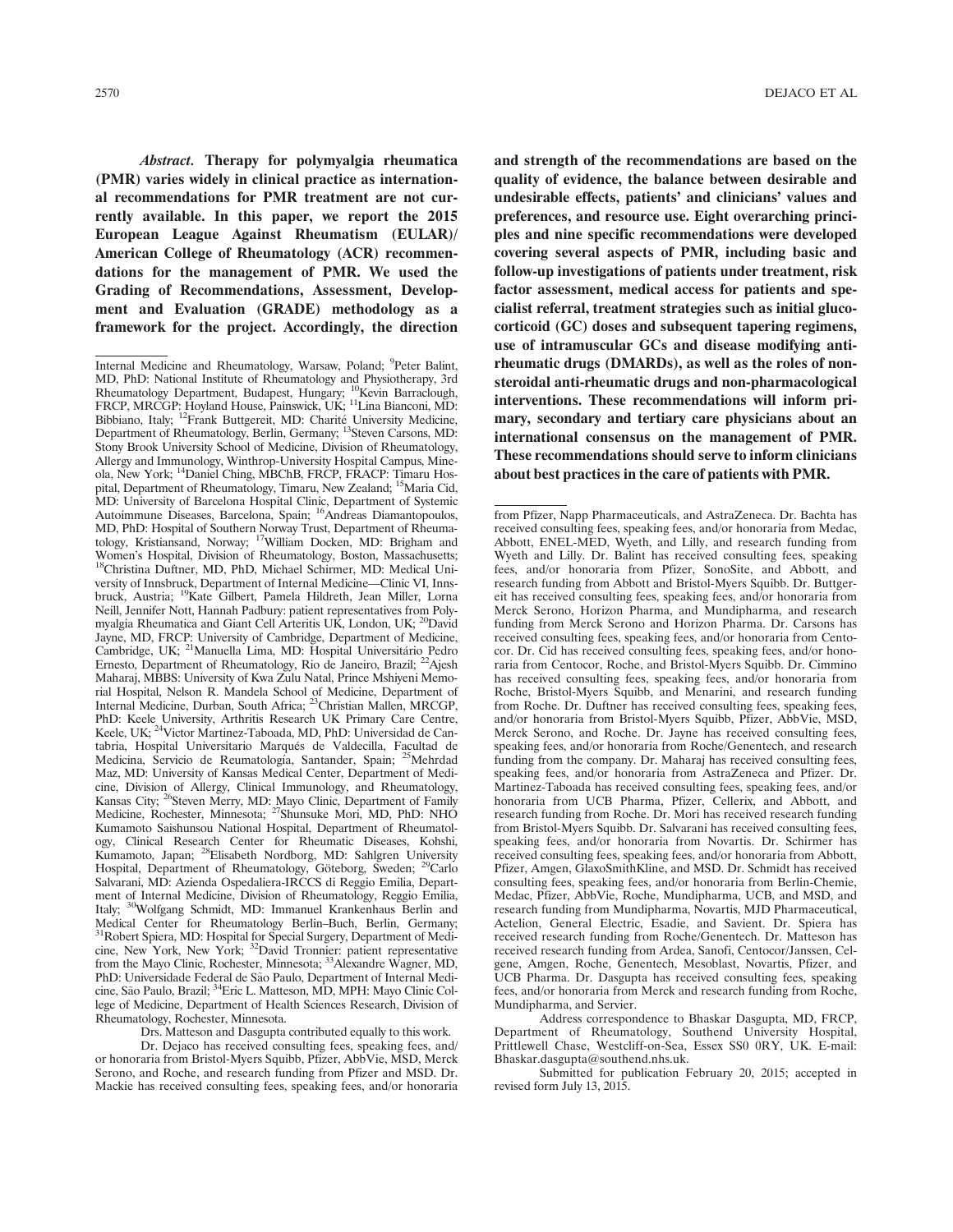# Introduction

There are wide variations in the treatment of polymyalgia rheumatica (PMR) with respect to glucocorticoid (GC) dosages, tapering strategies, use of disease modifying anti-rheumatic drugs (DMARDs) and duration of treatment. Up to 29–45% of patients with PMR do not adequately respond to GCs within 3–4 weeks. Relapses and long-term GC dependency are common (1–4). GC side effects are frequently observed, occurring in around 50% of patients, and present a further challenge (5,6). Well considered, international recommendations can serve to standardize practice and improve patient care.

Primary objective of the recommendations. These recommendations are intended for the management of patients with PMR in various settings and are based on clinical evidence and expert opinion including informed patient decision-making.

Target population. The target population are patients with PMR based on clinician diagnosis which may be supported by currently available diagnostic or classification criteria (3,4,7–11). Management of PMR with concomitant giant cell arteritis (GCA), rheumatoid arthritis (RA) or other conditions that present with PMR features or mimic PMR is not addressed by these recommendations.

Target users. The target users of these recommendations are primary, secondary and tertiary care physicians (that is, general practitioners [GPs], specialists in general [internal] medicine and rheumatologists).

# **Methods**

For a detailed description of methods, see online supplementary file S1, on the Arthritis & Rheumatology web site at http://onlinelibrary.wiley.com/doi/10.1002/ art.39333/abstract.

In brief, we used the Grading of Recommendations, Assessment, Development and Evaluation (GRADE) methodology as a framework (12–15). We formulated 12 PICO (problem/population, intervention, comparison, and outcome) questions on interventions and 10 questions on prognostic factors (see online supplementary box S1A and S1B [http://onlinelibrary.wiley.com/ doi/10.1002/art.39333/abstract], or the accompanying paper by Dejaco et al [16]). The systematic literature review (SLR) was conducted by two investigators (CDe and YPS) using Ovid MEDLINE, Embase, PubMed, CINAHL, Web of Science and the Cochrane Library databases (from January 1970 until April 2014), and applying the thesauri of PMR, text words, abbreviations and truncated text words. Outcome parameters used in the SLR may

be found in supplementary box S2 (http://onlinelibrary. wiley.com/doi/10.1002/art.39333/abstract). Quality appraisal of interventional and prognostic studies was performed using GRADE (17,18) and the Quality in Prognostic Studies (QUIPS) tool (19), respectively. According to GRADE methodology, a guideline panel should consider the following aspects when formulating recommendations: 1) overall quality of evidence; 2) balance between desirable and undesirable effects; 3) patients' and clinicians' values and preferences; and 4) resource use. External evidence (from other American College of Rheumatology [ACR]/ European League Against Rheumatism [EULAR] recommendations; see online supplementary table S1 [http:// onlinelibrary.wiley.com/doi/10.1002/art.39333/abstract] for details) on safety aspects related to the use of nonsteroidal anti-inflammatory drugs (NSAIDs), GCs and methotrexate (MTX) was taken into account as indirect evidence, in order to identify the optimal trade-off between the benefit and harm of interventions. Prognostic factors were used to build subgroups and to adapt the recommendations based on the presence or absence of unfavorable prognostic factors. Final recommendations were either "in favor" or "against" an intervention, and were graded as "conditional" or "strong." A strong recommendation in favor (against) was considered when the panel was certain that benefits did (did not) outweigh risks and burdens, the preferences/values of patients were met (not met) and resource use was reasonable (unreasonably high). If uncertainty existed, a conditional recommendation was made.

### Results

The results of the SLR are reported in a separate manuscript (16). See online supplementary file S2 (on the Arthritis & Rheumatology web site at http://onlinelibrary. wiley.com/doi/10.1002/art.39333/abstract) for a summary of the SLR and external evidence considered by the guideline panel.

General aspects. These recommendations should be understood as clinical advice and do not dictate the care of a particular patient. The EULAR and ACR consider adherence to these recommendations to be voluntary, with the physician making the ultimate decision to apply them in light of each patient's individual circumstances.

Overarching principles for the management of PMR. The group agreed upon several principles deemed to be fundamental aspects of clinical care in PMR as detailed in Box 1. These principles have not directly resulted from the SLR, but are consensus based. They are intended as a framework for the implementation of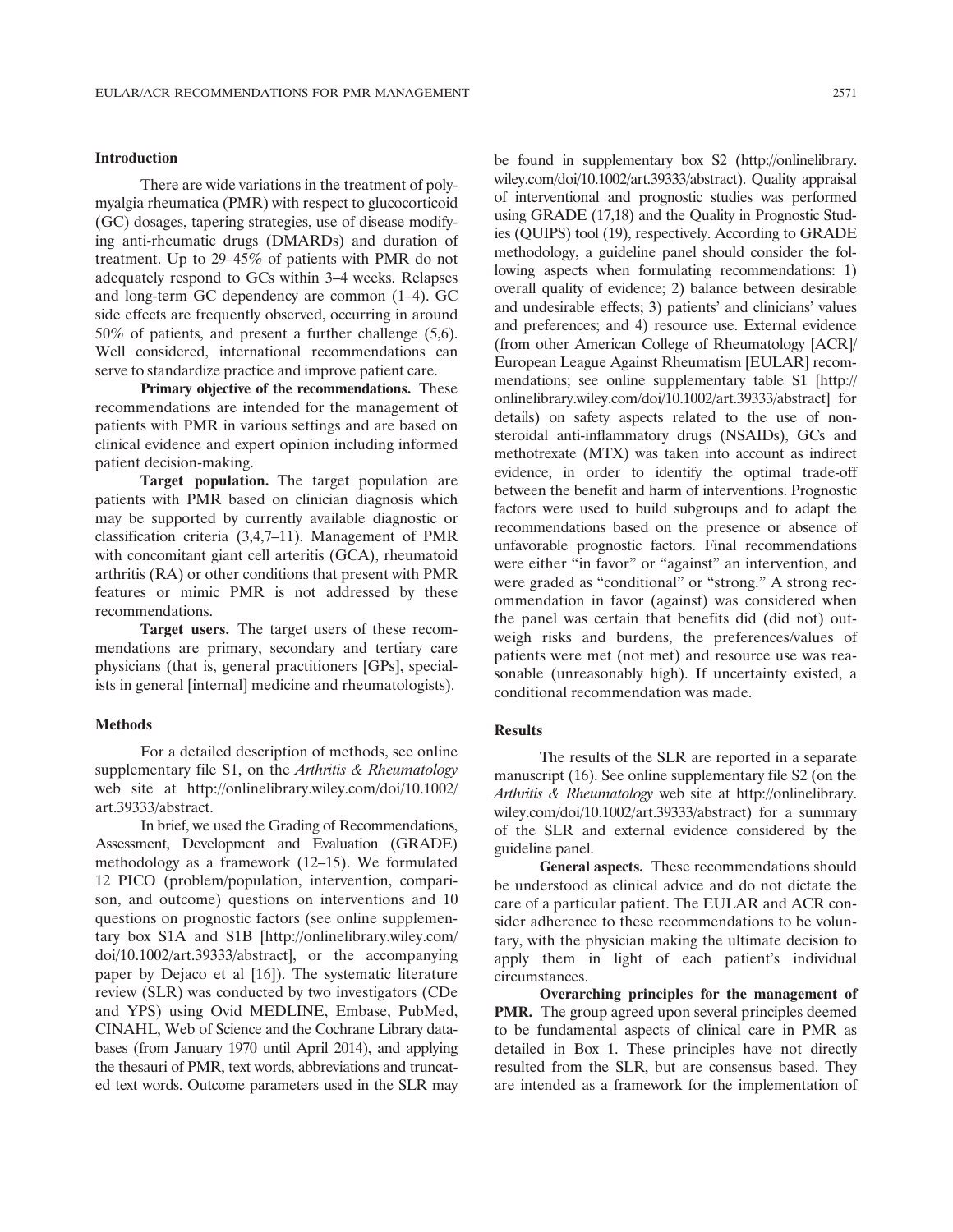Box 1. Summary of the 2015 European League Against Rheumatism (EULAR)/American College of Rheumatology (ACR) recommendations for the management of polymyalgia rheumatica (PMR)

#### Target population:

Patients with PMR based on clinician diagnosis which may be supported by currently available diagnostic or classification criteria (3,4,7–11). Overarching principles for the management of PMR:

- A. Adoption of a safe and specific approach to ascertain the PMR case definition. The clinical evaluation should be directed toward exclusion of relevant mimicking (eg, non-inflammatory, inflammatory (such as giant cell arteritis or rheumatoid arthritis), drug-induced, endocrine, infective and neoplastic) conditions.
- B. Every case of PMR should have the following assessments prior to the prescription of therapy (primary or secondary care):
	- Documentation of a basic laboratory dataset. This will help to exclude mimicking conditions and establish a baseline for monitoring of therapy. This should include rheumatoid factor and/or anti–cyclic citrullinated peptide antibodies (ACPA), C-reactive protein and/or erythrocyte sedimentation rate (ESR), blood count, glucose, creatinine, liver function tests, bone profile (including calcium, alkaline phosphatase) and dipstick urinalysis. Additional investigations to consider are protein electrophoresis, thyroid stimulating hormone (TSH), creatine kinase and vitamin D.
	- Depending on clinical signs and symptoms and the likelihood of the alternative diagnoses, additional more extensive serological tests such as anti-nuclear antibodies (ANA), anti–cytoplasmic neutrophil antibodies (ANCA) or tuberculosis tests may be performed to exclude mimicking conditions. Additional investigations such as chest radiographs may be considered at the discretion of the physician in order to exclude other diagnoses.
	- Determination of comorbidities (particularly hypertension, diabetes, glucose intolerance, cardiovascular disease, dyslipidemia, peptic ulcer, osteoporosis [and particularly recent fractures]), presence of cataract or (risk factors for) glaucoma, presence of chronic or recurrent infections, and co-medication with non-steroidal anti-inflammatory drugs (NSAIDs) as outlined in Smolen et al (21) and Gossec et al (22), other relevant medications and risk factors for steroid-related side effects. Female sex was associated with a higher risk of glucocorticoid (GC) side effects in low to moderate quality studies (23–25).
	- The role of risk factors for relapse/prolonged therapy is not clear yet. Baseline factors that were associated in low to moderate quality studies with a higher relapse rate and/or prolonged therapy in PMR studies were: female sex (24,26), high ESR (>40 mm/hour) (26-31) and peripheral inflammatory arthritis (32). A number of equally low to moderate quality studies, however, failed to demonstrate an association between these factors and relapse/prolonged therapy (27–30,32–44).
- C. Consideration of specialist referral, particularly in case of atypical presentation (such as peripheral inflammatory arthritis, systemic symptoms, low inflammatory markers, age <60 years), experience of or high risk of therapy-related side effects, PMR refractory to GC therapy, and/or relapses/prolonged therapy.
- D. Treatment of PMR patients should aim at the best care and must be based on a shared decision between the patient and the treating physician.

E. Patients should have an individualized PMR management plan. Patient perspective and preferences should be considered in the individualized choice of initial GC dose and subsequent tapering of GCs in PMR.

- F. Patients should have access to education focusing on the impact of PMR and treatment (including comorbidities and disease predictors) and advice on individually tailored exercise programs.
- G. Every patient treated for PMR in primary or secondary care should be monitored with the following assessments: risk factors and evidence for steroidrelated side effects, comorbidities, other relevant medications, evidence and risk factors for relapse/prolonged therapy. Continuous documentation of a minimal clinical and laboratory dataset should be conducted while prescribing GCs. Follow-up visits are suggested every 4–8 weeks in the first year, every 8–12 weeks in the second year, and as indicated in case of relapse or as prednisone is tapered and discontinued.
- H. It is important for patients to have rapid and direct access to advice from doctors, nurses or trained allied healthcare staff to report any changes in their condition such as flares and adverse events.
- Specific recommendations for the management of PMR patients:
- 1. The panel strongly recommends using GC instead of NSAIDs in patients with PMR, with the exception of possible short-term use of NSAIDs and/ or analgesics in PMR patients with pain related to other conditions. No specific recommendation can be made for analgesics.
- 2. The panel strongly recommends using the minimum effective individualized duration of GC therapy in PMR patients.
- 3. The panel conditionally recommends using the minimum effective GC dose within a range of 12.5–25 mg prednisone equivalent daily as the initial treatment of PMR. A higher initial prednisone dose within this range may be considered in patients with a high risk of relapse and low risk of adverse events, whereas in patients with relevant comorbidities (eg, diabetes, osteoporosis, glaucoma, etc.) and other risk factors for GC-related side effects, a lower dose may be preferred. The panel discourages conditionally the use of initial doses  $\leq 7.5$  mg/day and strongly recommends against the use of initial doses  $>30$  mg/day.
- 4. The panel strongly recommends individualizing dose tapering schedules, predicated to regular monitoring of patient disease activity, laboratory markers and adverse events.The following principles of GC dose tapering are suggested:
	- A. Initial tapering: Taper dose to an oral dose of 10 mg/day prednisone equivalent within 4–8 weeks.
	- B. Relapse therapy: Increase oral prednisone to the pre-relapse dose and decrease it gradually (within 4–8 weeks) to the dose at which the relapse occurred.
	- C. Tapering once remission is achieved (following initial and relapse therapies): Taper daily oral prednisone by 1 mg every 4 weeks (or by 1.25 mg decrements using schedules such as 10/7.5 mg alternate days, etc.) until discontinuation given that remission is maintained.
- 5. The panel conditionally recommends considering intramuscular (i.m.) methylprednisolone as an alternative to oral GCs. The choice between oral GCs and i.m. methylprednisolone remains at the discretion of the treating physician. In one clinical trial, a starting dose of 120 mg methylprednisolone i.m. injection every 3 weeks was applied (23).
- 6. The panel conditionally recommends using a single rather than divided daily doses of oral GCs for the treatment of PMR, except for special situations such as prominent night pain while tapering GCs below the low-dose range (prednisone or equivalent <5 mg daily).
- 7. The panel conditionally recommends considering early introduction of methotrexate (MTX) in addition to GCs, particularly in patients at a high risk for relapse and/or prolonged therapy as well as in cases with risk factors, comorbidities and/or concomitant medications where GC-related adverse events are more likely to occur. MTX may also be considered during follow-up of patients with a relapse, without significant response to GC or experiencing GC-related adverse events. MTX has been used at oral doses of 7.5–10 mg/week in clinical trials (24–27).
- 8. The panel strongly recommends against the use of  $TNF\alpha$  blocking agents for treatment of PMR.
- 9. The panel conditionally recommends considering an individualized exercise program for PMR patients aimed at the maintenance of muscle mass and function, and reducing risk of falls especially in older persons on long-term GCs as well as in frail patients.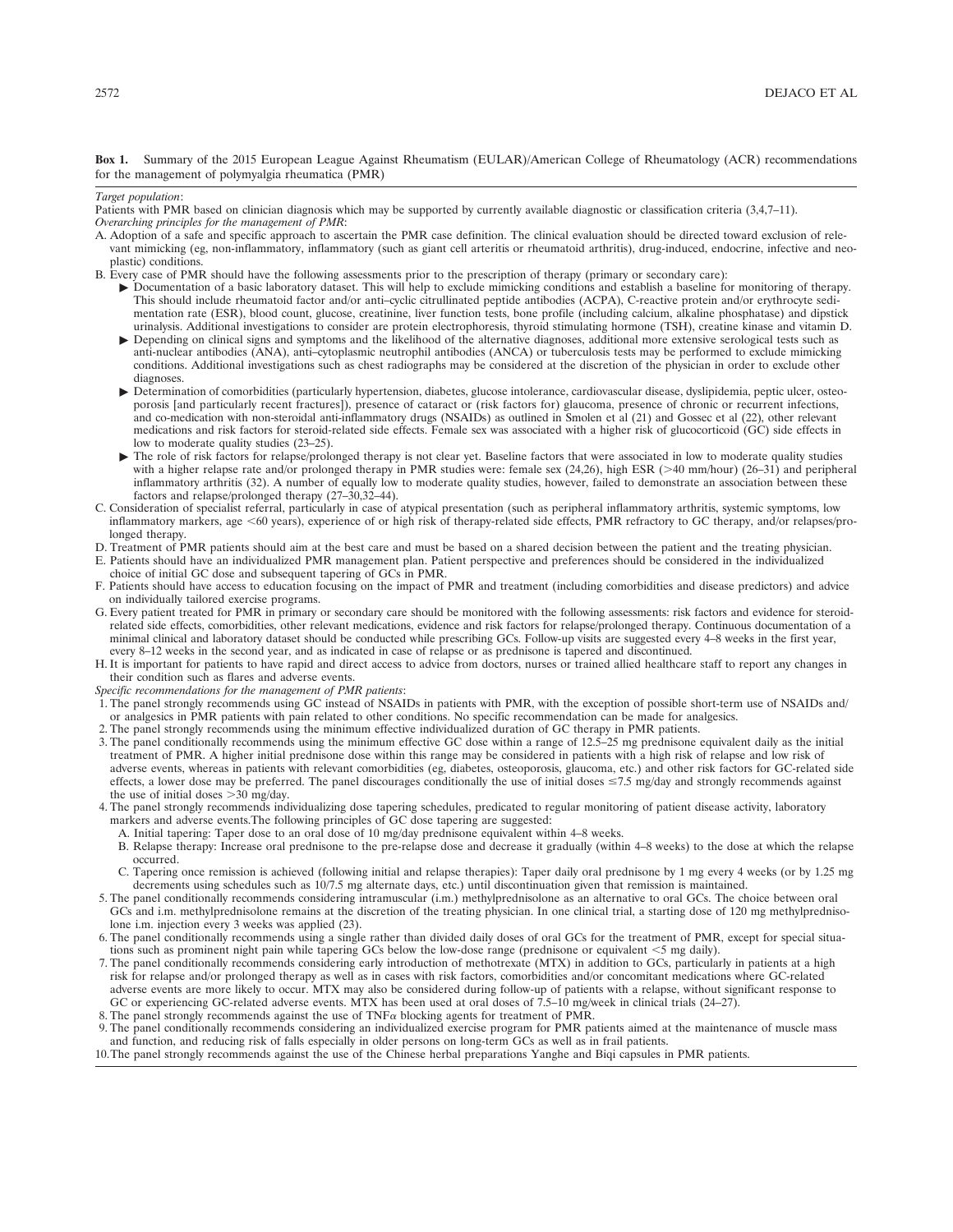

Figure 1. Algorithm based on the 2015 European League Against Rheumatism (EULAR)/American College of Rheumatology (ACR) recommendations for the management of polymyalgia rheumatica (PMR). The algorithm is applied to patients with PMR based on clinician diagnosis which may be supported by currently available diagnostic or classification criteria (3,4,7–11). The algorithm assumes the consideration of overarching principles emphasizing the importance of assessing comorbidities, other relevant medications and possible risk factors for steroid-related side effects and relapse/ prolonged therapy. In addition, patients diagnosed in primary care should be considered for specialist referral, particularly in case of atypical presentation (such as peripheral inflammatory arthritis, systemic symptoms, low inflammatory markers, age <60 years), experience or high risk of therapyrelated side effects and/or relapse/prolonged therapy. A minimal clinical and laboratory dataset should be documented in each patient before prescribing therapy. <sup>1</sup>Examples for comorbidities associated with an increased risk of glucocorticoid (GC)–related side effects are (according to Duru et al [32] and Hoes et al [35]): hypertension, diabetes, glucose intolerance, cardiovascular disease, dyslipidemia, peptic ulcer, osteoporosis (and particularly recent fractures), presence of cataract or (risk factors for) glaucoma, presence of chronic or recurrent infections, and co-medication with NSAIDs. <sup>2</sup>A baseline factor that was associated with a higher risk of GC-related adverse events in PMR studies was: female sex (37–39). <sup>3</sup>The role of risk factors for relapse/ prolonged therapy is not yet clear. Baseline factors that were associated with a higher relapse rate and/or prolonged therapy in PMR studies were: female sex (38,47), high erythrocyte sedimentation rate (ESR) (>40 mm/hour) (47-51,53) and peripheral inflammatory arthritis (54). A number of studies, however, failed to demonstrate association between these factors and relapse (48–51,54,67–78). <sup>4</sup>Use the minimum effective dose out of a range of 12.5– 25 mg prednisone equivalent daily: a high risk of relapse/prolonged therapy favors a higher dose, while a high risk of side effects favors a lower dose.  $5<sup>5</sup>$ In one randomized controlled trial, 120 mg methylprednisolone intramuscular (i.m.) injection was used every 3 weeks as a starting dose (23). I.m. methylprednisolone may not be available in all countries and the possible long-term benefit in terms of efficacy and GC-sparing effects of this preparation is unknown. <sup>6</sup>Methotrexate (MTX) has been used at oral doses of 7.5–10 mg/week in clinical trials (24–27). <sup>7</sup>Clinical improvement should be noted after 2 weeks, and almost complete response can be expected after 4 weeks. The definition of response criteria was beyond the scope of this project; however, a definition of response was proposed in Dasgupta et al  $(3.4)$  <sup>8</sup>For initial GC tapering, we recommend reducing the oral dose gradually to a dose of 10 mg/ day prednisone equivalent within 4–8 weeks; after relapse therapy the dose should be decreased gradually (within 4–8 weeks) to the dose at which the relapse occurred. For i.m. methylprednisolone, a dose of 120 mg every 3 weeks was used for the first 9 weeks in Dasgupta et al (23). No recommendation about dose adjustments of MTX can be made. <sup>9</sup>The definition of criteria for remission and relapse was beyond the scope of this project. Definitions of remission and relapse used in clinical studies are summarized in Dejaco et al (65). <sup>10</sup>Once remission is achieved (following initial and relapse therapies), taper oral prednisone by 1 mg/4 weeks (or similar, eg, 2.5 mg/10 weeks) until discontinuation given that remission is maintained. In case i.m. methylprednisolone is used, the following tapering regimen was previously applied (23): 100 mg methylprednisolone i.m. at week 12, then continuation of the injections at monthly intervals with the dose reduced by 20 mg every 12 weeks until week 48. Thereafter, the dose was reduced by 20 mg every 16 weeks until discontinuation. <sup>11</sup>The group suggests that PMR patients be followed up every 4–8 weeks in the first year, every 8–12 weeks in the second year and as indicated in case of relapse or as prednisone is tapered off. <sup>12</sup>No recommendation can be made for minimal/optimal duration of therapy. In case patients are treated with a combination of GCs plus MTX and GCs have been withdrawn already, discontinuation of MTX may be considered. <sup>13</sup>lnitial lack of response (eg, insufficient improvement of symptoms within 2 weeks): increase oral dose up to 25 mg prednisone equivalent. In case i.m. methylprednisolone is used, consider switching to oral GCs. Relapse therapy: increase dose to the previously effective (ie, pre-relapse) dose.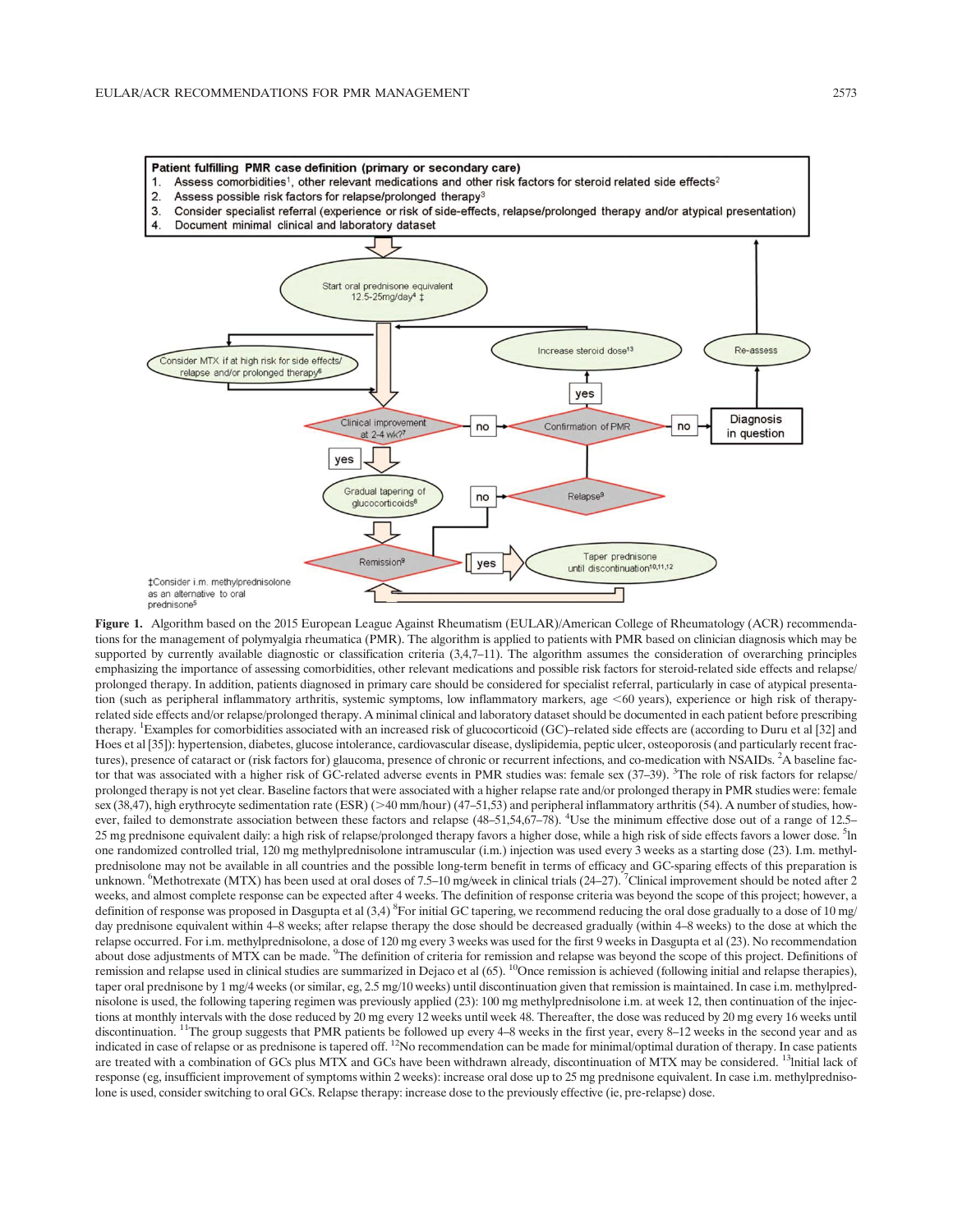the specific treatment recommendations and are of a general "overarching" nature, a concept adapted from earlier EULAR recommendations (20–22).

Specific recommendations. See Box 1 for a summary of the recommendations. A flow-chart for the management of PMR patients is depicted in Figure 1.

Recommendation 1: (PICO 1) The panel strongly recommends using GCs instead of NSAIDs in patients with PMR, with the exception of possible short-term use of NSAIDs and/or analgesics in PMR patients with pain related to other conditions (eg, co-existing osteoarthritis). No specific recommendation can be made for analgesics.

Explanation: The group recommends strongly against the use of NSAIDs compared to GCs in the treatment of PMR since the relative harm of long-term NSAID use (as mainly indicated by external evidence) outweighs the possible small benefits in PMR. No specific recommendation can be made for analgesics. On a basis of consensus, the panel recognized that the short-term use of NSAIDs and/or analgesics may be necessary in the setting of pain related to conditions other than PMR.

Recommendation 2: (PICO 2) The panel strongly recommends using the minimum effective individualized duration of GC therapy in PMR patients.

A more specific recommendation is not possible due to the lack of published evidence on this issue. On a basis of consensus and in accordance with the overarching principles, the group unanimously agreed to choose the minimum effective individualized duration and dose of GCs to balance benefit versus harm after assessing risk factors for GC-related adverse events, comorbidities, concomitant medications, relapses and prolonged therapy. Our recommended GC tapering schedule (see Recommendation 4) assumes a minimum of 12 months of treatment. A more specific statement is not possible because of the lack of PMR studies on this particular topic and because of the multiple subgroups and factors that need to be taken into account.

Recommendation 3: (PICOs 3–5) The panel conditionally recommends using the minimum effective GC dose within a range of 12.5–25 mg prednisone equivalent daily as the initial treatment of PMR. A higher initial prednisone dose within this range may be considered in patients with a high risk of relapse and low risk of adverse events, whereas in patients with relevant comorbidities (eg, diabetes, osteoporosis, glaucoma, etc.) and other risk factors for GC-related side effects, a lower dose may be preferred. The panel discourages conditionally the use of initial doses  $\leq$ 7.5 mg/day and strongly recommends against the use of initial doses  $>$ 30 mg/day.

According to the SLR on prognostic factors and based on clinical experience, the group agreed upon the

existence of various PMR subgroups that are characterized by different risks of relapse, prolonged GC therapy and/or GC-related adverse events as well as by various comorbidities and co-medications. As there are insufficient data to make evidence-based recommendations for all conceivable subgroups, and taking current clinical practice into account (28–30), the panel agreed upon the use of the minimum effective GC dose out of a range of 12.5–25 mg prednisone equivalent daily balancing benefits versus harms. The panel did not construct case vignettes as a possible aid for clinical practice; however, it is suggested that a higher initial prednisone dose (within the given range) may be used in patients with a high risk of relapse and low risk of adverse events, whereas in patients with relevant comorbidities (eg, diabetes, osteoporosis, glaucoma, etc.) and other risk factors for GCrelated side effects, a lower dose may be preferred.

The group conditionally discourages low  $(\leq 7.5 \text{ mg}/$ day) and strongly recommends against high  $(>30 \text{ mg/day})$ prednisone equivalent) initial GC doses. For this statement the group extrapolated the data from randomized controlled trials (29,31), and took clinical experience, national PMR guidelines (28–30), as well as current ACR and/or EULAR recommendations on the use of GCs in rheumatic diseases into account (32–35). In addition, there is incontrovertible external evidence of harm from longterm large doses of GCs (32–35) and lack of evidence for any benefit of a high-dose regimen in PMR. It was unanimously agreed among the group that patients requiring high doses of GCs should be evaluated for alternate diagnoses and an alternate management plan.

Recommendation 4: (PICO 6) The panel strongly recommends individualizing dose-tapering schedules, based on regular monitoring of patient disease activity, laboratory markers and adverse events.

The following principles of GC dose tapering are suggested:

- A. Initial tapering: Taper dose to an oral dose of 10 mg/day prednisone equivalent within 4–8 weeks.
- B. Relapse therapy: Increase oral prednisone to the pre-relapse dose and decrease it gradually (within 4–8 weeks) to the dose at which the relapse occurred.
- C. Tapering once remission is achieved (following initial and relapse therapies): Taper daily oral prednisone by 1 mg every 4 weeks (or by 1.25 mg decrements using schedules such as 10/7.5 mg on alternate days, etc.) until discontinuation as long as remission is maintained.

In accordance with the overarching principles, the panel agreed upon a strong recommendation to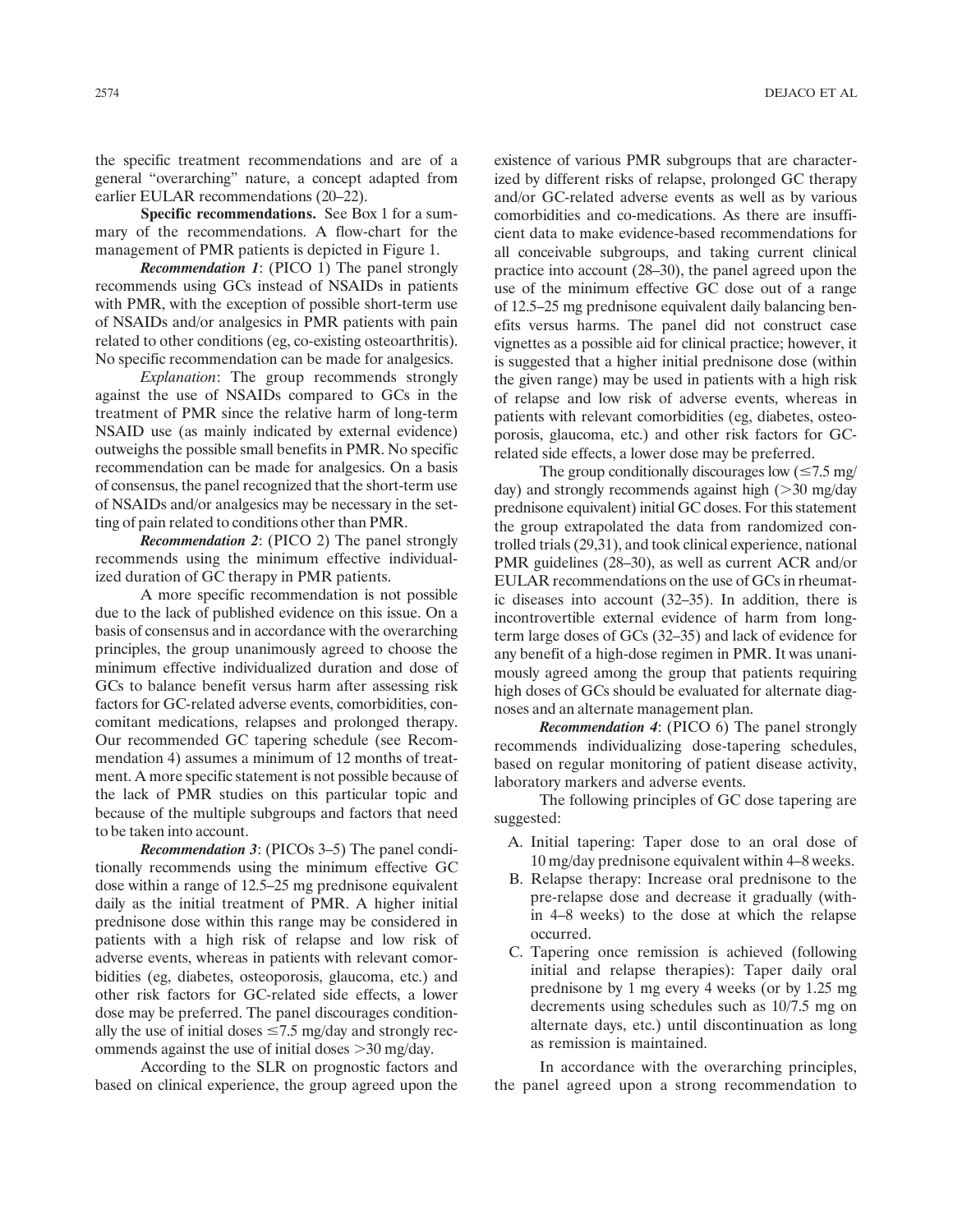individualize dose tapering and to regularly monitor PMR patients. Further, the panel proposed general principles for initial and post-relapse tapering of GCs (based on consensus and current clinical practice) but did not fix a schedule as in other guidelines (28–30). The panel agreed that equivalent objectives may be achieved by alternative tapering schedules. For example, a patient with a high initial prednisone dose (eg, 25 mg/day) may have a fast initial taper followed by a more gradual decrease in the GC dose, whereas in a patient starting at a lower initial dose (eg, 12.5 mg/day), the initial dose may be kept constant for longer and then eventually reduced.

The group suggested prednisone should be tapered by 1 mg/4 weeks or similar once remission is achieved. Again, the panel emphasized the important overall principle of gradual GC reduction without the need to prescribe a fixed schedule. The group further recognized that 1 mg prednisone tablets are not available in all countries (making a reduction of 1 mg/4 weeks unfeasible) and that other regimens such as alternate day reductions (eg, 10/7.5 mg on alternate days, etc.) are common clinical practice (28).

Recommendation 5: (PICO 7) The panel conditionally recommends considering intramuscular (i.m.) methylprednisolone as an alternative to oral GCs. The choice between oral GCs and i.m. methylprednisolone remains at the discretion of the treating physician.

In one clinical trial, i.m. methylprednisolone was applied at a dose of 120 mg every 3 weeks until week 9. At week 12, 100 mg were used and subsequently, injections were continued at monthly intervals and the dose was reduced by 20 mg every 12 weeks until week 48. Thereafter, the dose was reduced by 20 mg every 16 weeks until discontinuation (23,36).

The panel did not specify a clinical phenotype where i.m. GCs would be appropriate or adequate therapy; however, the panel agreed that in clinical practice this preparation may be considered in cases where a lower cumulative GC dose is desirable, for example in female patients with difficult to control hypertension, diabetes, osteoporosis and/or glaucoma (37–39). Nonetheless, the panel acknowledged that there is a lack of convincing evidence showing significantly fewer side effects with i.m. methylprednisolone than with oral GC therapy.

The reasons why the panel did not endorse a strong recommendation for the use of i.m. methylprednisolone are the following: 1) the efficacy of i.m. methylprednisolone is supported by a single randomized controlled trial and confirmation of these data is still necessary (23,36); 2) this trial was neither designed nor powered as a non-inferiority trial and therefore, a difference between the efficacy of i.m. and oral GC cannot be excluded; 3) the trial failed to demonstrate a reduction in GC-related adverse events except for weight gain; 4) the long-term benefit of this preparation is unknown (particularly with respect to a possible reduction in GC side effects); and 5) i.m. methylprednisolone is not available in all countries.

Recommendation 6: (PICO 8) The panel conditionally recommends using a single rather than divided daily doses of oral GCs for the treatment of PMR, except for special situations such as prominent night pain while tapering GCs below the low-dose range (prednisone or equivalent  $\leq$ 5 mg daily).

There are no studies available addressing this issue specifically in PMR. Based on clinical experience and because of the concern that adverse events (including disturbance of the hypothalamic–pituitary–adrenal axis) may be higher with divided doses, the group agreed against the general use of divided GC doses in PMR (40–43). The effectiveness and acceptability of a single daily GC dose has been standard clinical practice in PMR and other inflammatory conditions (44,45) and evening doses can cause circadian rhythm and sleep disturbances (46).

In special situations such as in case of night pain while tapering below the low-dose range (prednisone or equivalent  $\leq$ 5 mg daily), split doses may be considered. However, persistent breakthrough symptoms should prompt re-consideration of the diagnosis.

Recommendation 7: (PICO 9) The panel conditionally recommends considering early introduction of MTX in addition to GCs, particularly in patients at high risk of relapse and/or prolonged therapy as well as in cases with risk factors, comorbidities and/or concomitant medications where GC-related adverse events are more likely to occur. MTX may also be considered during follow-up in patients with a relapse, without a significant response to GC or experiencing GC-related adverse events.

In clinical trials, MTX has been used at oral doses of 7.5–10 mg/week (24–27).

Similar to the explanation of Recommendation 5, the panel felt that there is no clinical prototype unconditionally warranting treatment with MTX, rather the use of this drug should be discussed on an individual basis. In clinical practice, MTX may be considered for example in female patients (36,39,47) with high initial erythrocyte sedimentation rate (ESR)  $($ >40 mm/hour) (48–53), peripheral inflammatory arthritis (54) and/or comorbidities that may be exacerbated by GC therapy.

The panel also reached a consensus that MTX should be considered in patients who have relapsed (either on or off GCs), cases without significant response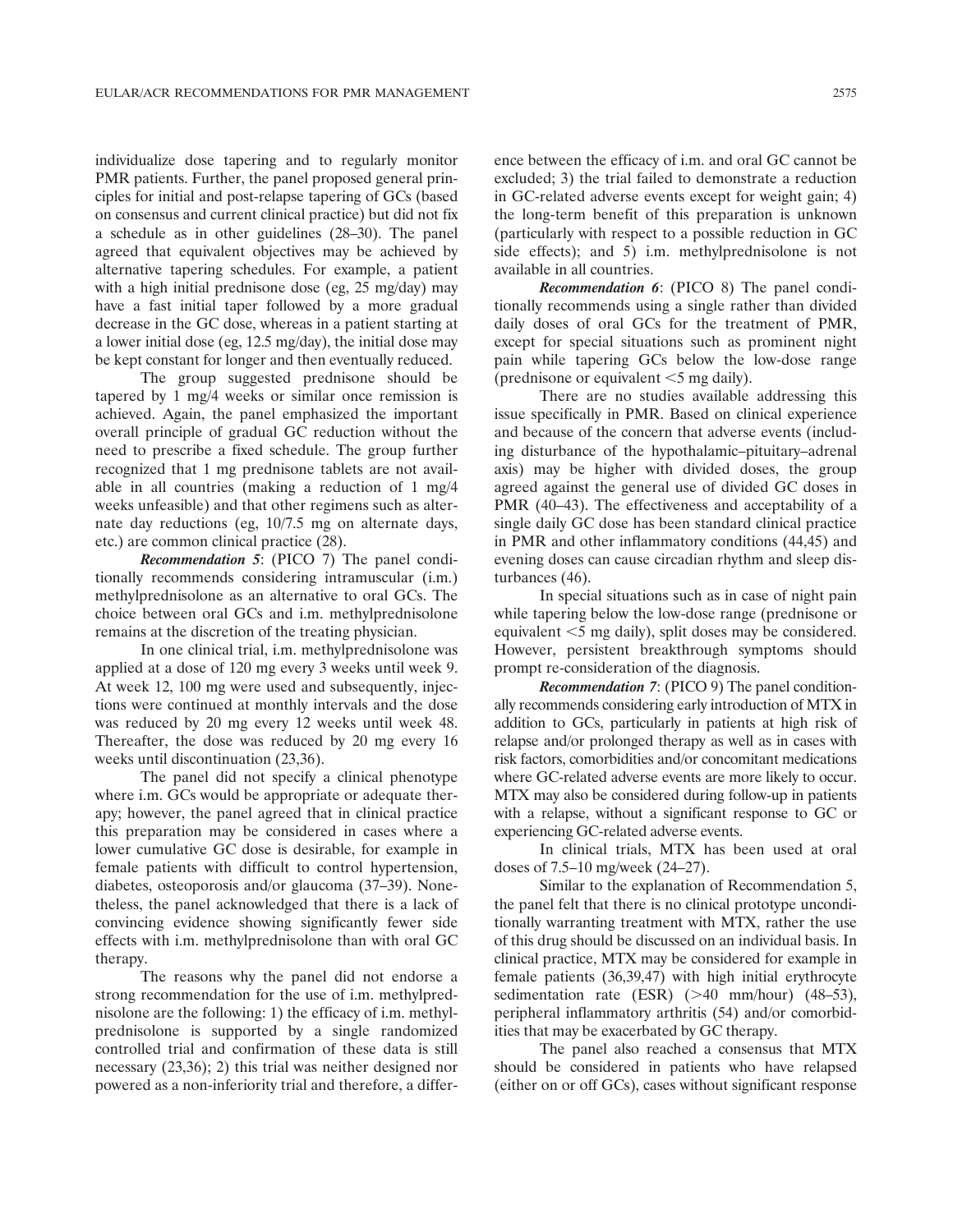#### Box 2. Research agenda

The group agreed that future studies in polymyalgia rheumatica (PMR) should be multicenter and properly powered using an agreed, validated core outcome set and a robust trial design that would maximize the power of studies, facilitate regulatory approvals and allow future meta-analysis. Specific research questions:

- 1. Which outcome measures including patient-related outcomes, and response, remission and relapse criteria should be used in PMR? What is the value of a composite score? What are the most relevant treatment targets in PMR?
- 2. What is the efficacy and safety of different routes of glucocorticoid (GC) administration (oral, intramuscular, intra-articular), different initial GC doses, various GC tapering regimens, and different GC flare doses?
- 3. What is the efficacy and safety of DMARDs (non-TNF<sup>a</sup> biologic, conventional synthetic and conventional targeted) in PMR? What is the optimal strategy for using DMARDs in PMR: monotherapy versus combination therapy, early versus late introduction, and (particularly for biologics) use with or without GCs?
- 4. What is the minimal/optimal duration of therapy and which strategies for withdrawing GCs and/or DMARDs yield the best efficacy/safety profile?
- 5. What is the optimal strategy for shared primary and specialty care including recommendations for specialist referral? How can patients be better involved in treatment decisions, and are there any decision aids? What is the role of self-management?
- 6. What is the value of tight control (ie, treat to target) versus conventional management strategies in PMR?
- 7. How should patients with long-standing disease and long-term low-dose GC therapy be managed?
- 8. What is the cost utility and effectiveness of DMARD use in PMR (versus GC use alone)?
- 9. What is the value of non-pharmacological therapies in PMR? Particularly, it is assumed but not yet demonstrated that physiotherapy may support preservation of function and reduce the risk of adverse events related to GC use. Patients may benefit from exercise by maintaining muscle mass and function as well as by fall prevention especially in the frail. What is the role of diet in PMR and nutrition supplements (eg, fish oil) related to outcomes?
- 10. What is the efficacy and safety of herbal preparations in PMR?
- 11. What is the role of imaging (particularly ultrasound) for the assessment and monitoring of PMR, identification of overlap with other diseases (eg, large vessel vasculitis or inflammatory arthritis) alongside clinical and patient reported outcomes?
- 12. Which biomarkers may be useful in PMR? Why do some patients do better than others? How can we identify these groups and what is the biological mechanism behind it? Should different drugs be applied to different PMR subgroups?
- 13. What is the morbidity and mortality of PMR patients (with a particular focus on cardiovascular risk) in long-term observational studies?
- 14. What is the etiopathogenesis of PMR? Which targeted therapies could be developed based on new knowledge of disease mechanisms?

Bolded points indicate the top 5 items of the research agenda according to the opinion of the guideline panel.

to GC or patients experiencing GC-related adverse events. The group further agreed that MTX may be used with oral or i.m. GC preparations even if the concomitant use of MTX and i.m. methylprednisolone has not been tested formally.

The efficacy of MTX was addressed in four randomized controlled trials and one retrospective study testing the use of MTX plus oral GCs (initial prednisone doses ranging from 15 to 25 mg/day) (24–27,51). There was moderate to high quality of evidence (QoE) from studies indicating a benefit of MTX regarding remission (1 study) (27), relapse rate (1 study) (24), discontinuation of GC (1 study) (24) and cumulative GC doses (3 studies) (24,26,27). Evidence from one to four studies (1 related to remission, 4 to relapse, 1 to discontinuation of GC) indicating no benefit regarding these outcomes was of very low quality (25–27,51).

The reasons why the panel did not support a stronger recommendation for the use of MTX in PMR are the following: 1) the total number of patients investigated in randomized trials was small  $(n=194)$  (24–27), hence further confirmation of the present data is necessary; 2) results were contradictory in part, although trials with a negative result had a very low QoE; 3) a reduction in GC-related adverse events with the use of MTX has not been demonstrated. The power of the prospective studies to address this outcome, however, was insufficient. The panel nevertheless felt that earlier discontinuation of GC (24) and a lower cumulative GC dose in MTX users (26,27) decreases the likelihood of GCrelated side effects; and 4) the cost-effectiveness of MTX use in PMR is not clear. More frequent prescriptions of MTX may lead to higher utilization of healthcare resources in the short term (eg, because of specialist referral, monitoring visits, blood tests, etc.) but may in the long term save costs by reducing GC-related side effects. Future studies are necessary to clarify this issue.

The group recognized that no recommendation can be made for the use of other non-biologic (ie, conventional synthetic and conventional targeted) DMARDs in PMR because of the lack of good evidence from PMR studies. Hydroxychloroquine was investigated by a single very low QoE retrospective study reporting no benefit regarding relapse rate (51).

Recommendation 8: (PICOs 10-11) The panel strongly recommends against the use of  $TNF\alpha$  blocking agents for the treatment of PMR.

The group agreed strongly against the use of TNF $\alpha$  blocking agents in PMR at this time since there is no evidence for benefit, but there is a considerable risk of potential harm and high resource use (55).

No recommendation can be made for other biologic agents as no prospective trials have been published so far. There is one ongoing randomized study on the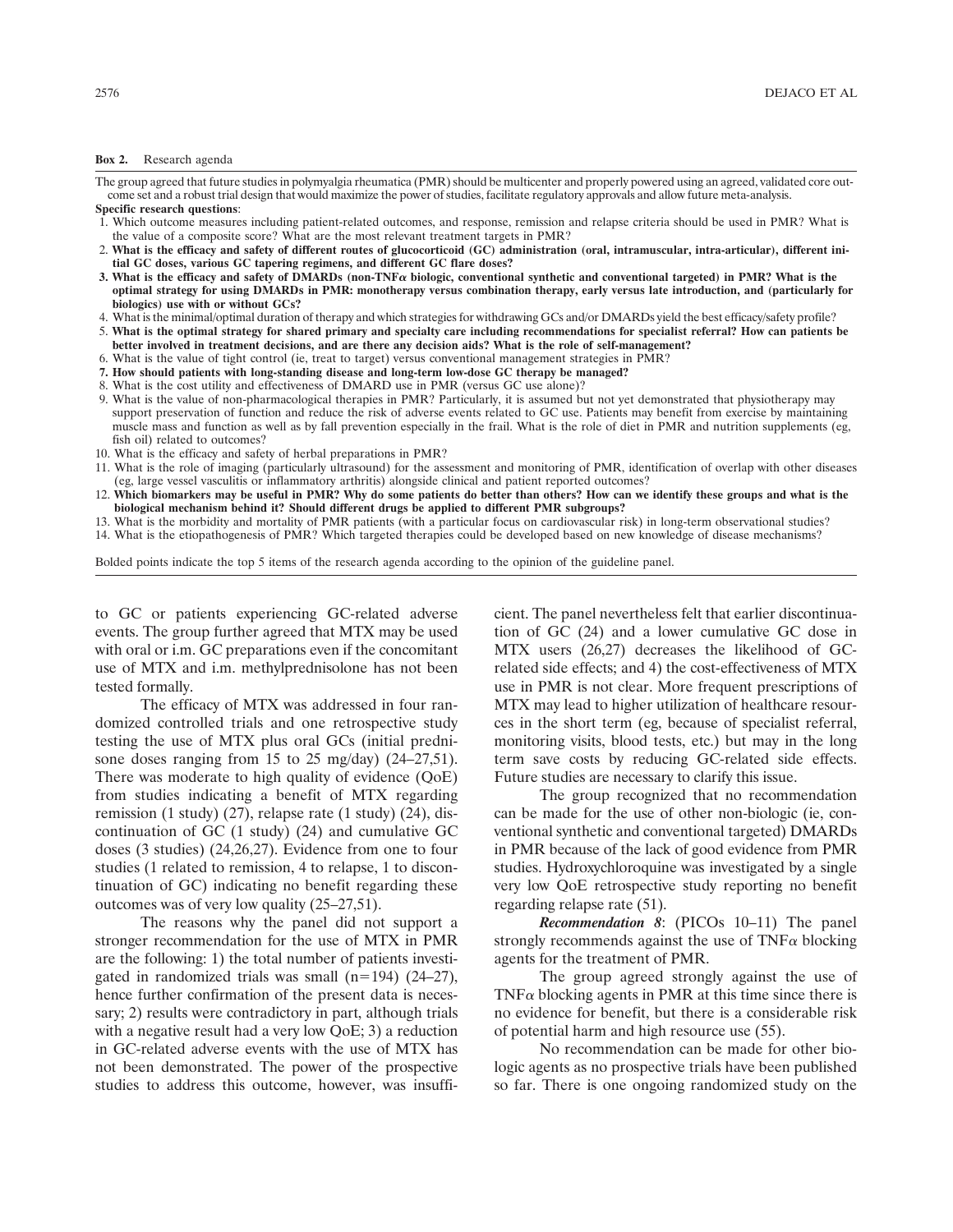use of tocilizumab (clinicaltrials.gov NCT01396317) and another three-arm trial comparing secukinumab, canakinumab and GCs (clinicaltrials.gov NCT01364389) in PMR. The results of these studies may lead to a modification of this recommendation.

Recommendation 9: (PICO 12) The panel conditionally recommends considering an individualized exercise program for PMR patients aimed at the maintenance of muscle mass and function, and reducing risk of falls.

There are no studies investigating the value of non-pharmacological therapies (eg, physiotherapy, relaxation techniques, diets, etc.) in PMR and there is insufficient clinical experience on this issue to agree on a specific recommendation. Nevertheless, the panel agreed on recommending an individualized exercise program (see overarching principles) in view of its benefit for maintaining muscle mass and function and reducing risk of falls, especially in older persons on long-term GCs as well as in frail patients.

Use of herbal preparations in PMR. The panel strongly recommends against the use of the Chinese herbal preparations Yanghe and Biqi capsules in PMR patients.

There were some discussions about whether herbal preparations could be considered non-pharmacological interventions (and were therefore within the scope of PICO 12); however, the panel felt the need for comment on this issue because several preparations are available which may be popular with PMR patients.

The SLR identified two studies testing Chinese Yanghe herb decoction and Chinese Biqi capsules in PMR patients (56,57). For Chinese Yanghe there is moderate QoE for a lower ESR at week 8 (mean difference 6.0 mm/hour) and 12 (6.4 mm/hour) and very low QoE indicating a lower rate of GC-related adverse events (with borderline significance of the effect estimate) as well as reduced morning stiffness at week 12 (56). For Biqi capsules there is low QoE indicating a higher response rate at week 12 (57).

The group nevertheless agreed (after balancing evidence, benefit/harm, availability and resource use) to recommend strongly against the regular use of these preparations at this time for the following reasons: 1) the relevance of the small effect of Chinese Yanghe herb decoction on ESR is minimal for patients and good evidence for a clinical benefit of the substance is not available; 2) neither of the two substances is approved by the US Food and Drug Administration (FDA) or the European Medicines Agency (EMA); 3) the generalizability of the evidence for benefit is unclear; 4) these preparations may have unforeseeable adverse effects; 5) the availability of high quality preparations is unclear; and 6) resource impact (ie, costs) is unknown.

Release and implementation of the recommendations. See online supplementary file S2, on the Arthritis & Rheumatology web site at http://onlinelibrary. wiley.com/doi/10.1002/art.39333/abstract.

Cost implications and conflicts of interest. Cost implications are outside the scope of these recommendations.

None of the panel members disclosed any conflict of interest associated with the development of these recommendations.

# **Discussion**

See online supplementary file S3 (http://online library.wiley.com/doi/10.1002/art.39333/abstract) for a full-length discussion. The 2015 EULAR/ACR recommendations for the management of PMR is the first collaborative project between EULAR and ACR to endorse treatment recommendations in rheumatology.

We recognize that our recommendations are only partially supported by evidence, and that they do not cover all aspects important for the management of PMR. The group therefore unanimously agreed that the research agenda (containing the evidence gaps related to PMR management) is an important result of this project (Box 2).

Due to our rigorous SLR approach to select high quality papers, we did not include other reviews, case reports or case series indicating possible treatment options in treatment-resistant PMR patients. For example, we found one earlier SLR reporting similar conclusions regarding the value of MTX in PMR (58). In addition, two case series were recently published on the use of leflunomide (59,60) and a few case reports are available on tocilizumab (61–63). Azathioprine has been tested in a doubleblind randomized controlled trial in patients with PMR and GCA; however, as PMR patients were not analyzed separately, we did not include this study in the SLR (64).

It was beyond the scope of this recommendation project to define treatment targets in PMR. "Clinical improvement" was considered as the first treatment goal after the initiation of GCs, and the response criteria used in the 2012 classification criteria study may be considered (3,4). Remission and relapse have been heterogeneously defined in the literature, as we pointed out previously (65). Future prospective studies aimed at the validation of new definitions of response, remission and relapse are, therefore, required to enable a targeted treatment approach in PMR (66).

The most important limitations of this project are the paucity of high quality trials (as mentioned above) and the fact that GRADE is less well developed for the assessment of rare outcomes. Consequently, the QoE for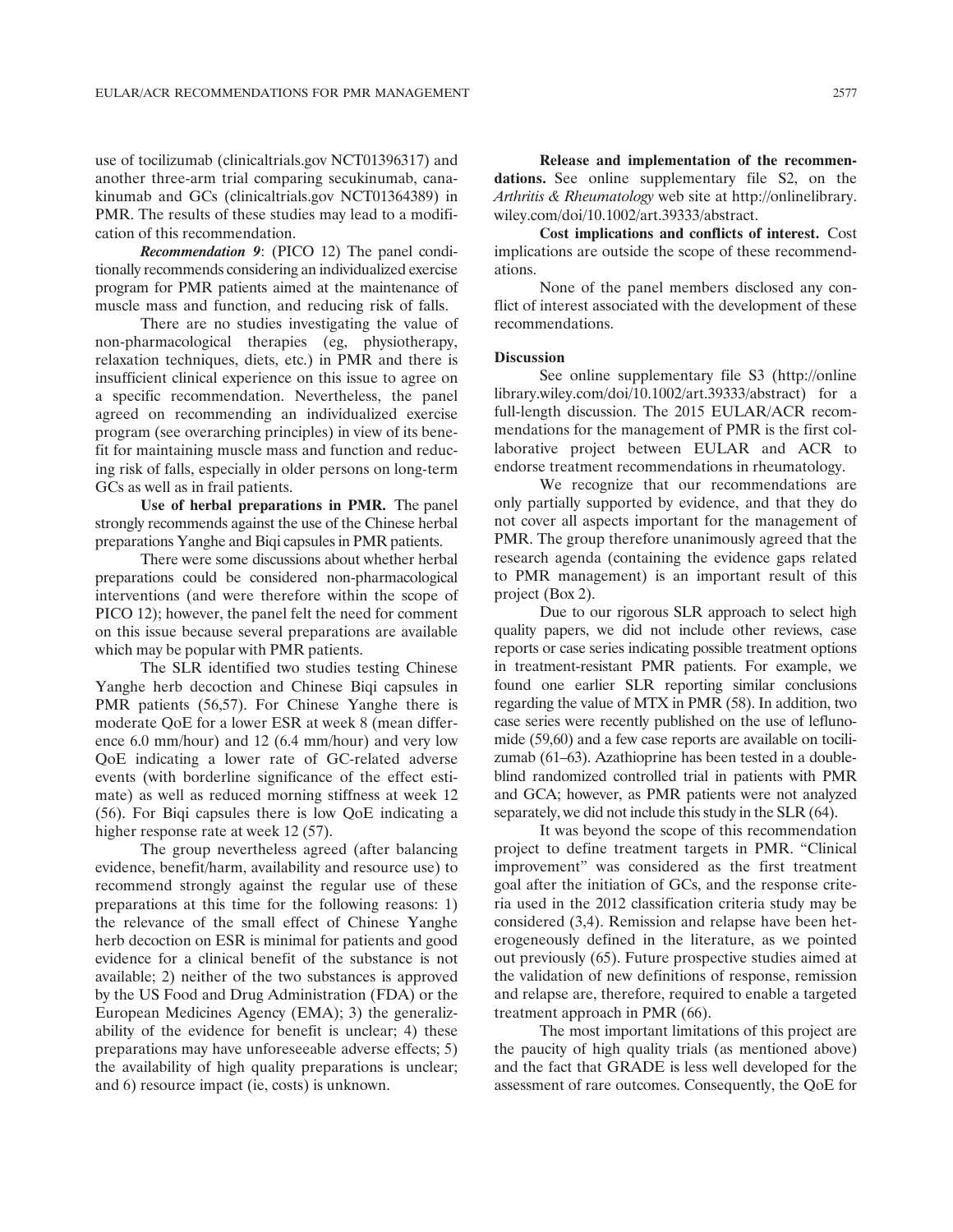adverse events is usually lower than for efficacy data. This necessitated the use of relevant external evidence to strengthen this aspect of our recommendations.

These recommendations should support clinicians to achieve the best patient outcomes. Further research on existing drugs is necessary to offer additional, evidence-based treatment options to our patients. We anticipate an update of these recommendations 3 years after their publication; however, an earlier revision may be necessary if new data emerge that would modify the current recommendations.

# ACKNOWLEDGMENT

We thank Catherine Wardle from Southend library for her assistance retrieving full text articles.

## AUTHOR CONTRIBUTIONS

All authors contributed to conception and design of the study, acquisition and/or interpretation of data, drafting the article or revising it critically for important intellectual content, and approved the final version of the manuscript. All authors had full access to all of the data (including statistical reports and tables) in the study and can take responsibility for the integrity of the data and the accuracy of the data analysis.

#### REFERENCES

- 1. Hutchings A, Hollywood J, Lamping DL, Pease CT, Chakravarty K, Silverman B, et al. Clinical outcomes, quality of life, and diagnostic uncertainty in the first year of polymyalgia rheumatica. Arthritis Rheum 2007;57:803–9.
- 2. Dejaco C, Duftner C, Dasgupta B, Matteson EL, Schirmer M. Polymyalgia rheumatica and giant cell arteritis: management of two diseases of the elderly. Aging Health 2011;7: 633–45.
- 3. Dasgupta B, Cimmino MA, Maradit Kremers H, Schmidt WA, Schirmer M, Salvarani C, et al. 2012 provisional classification criteria for polymyalgia rheumatica: a European League Against Rheumatism/American College of Rheumatology collaborative initiative. Arthritis Rheum 2012;64:943–54.
- 4. Dasgupta B, Cimmino MA, Maradit-Kremers H, Schmidt WA, Schirmer M, Salvarani C, et al. 2012 provisional classification criteria for polymyalgia rheumatica: a European League Against Rheumatism/American College of Rheumatology collaborative initiative. Ann Rheum Dis 2012;71:484–92.
- 5. Curtis JR, Westfall AO, Allison J, Bijlsma JW, Freeman A, George V, et al. Population-based assessment of adverse events associated with long-term glucocorticoid use. Arthritis Rheum 2006;55:420–5.
- 6. McDonough AK, Curtis JR, Saag KG. The epidemiology of glucocorticoid-associated adverse events. Curr Opin Rheumatol 2008;20:131–7.
- 7. Chuang TY, Hunder GG, Ilstrup DM, Kurland LT. Polymyalgia rheumatica: a 10-year epidemiologic and clinical study. Ann Intern Med 1982;97:672–80.
- 8. Healey LA. Long-term follow-up of polymyalgia rheumatica: evidence for synovitis. Semin Arthritis Rheum 1984; 13:322–8.
- 9. Bird HA, Esselinckx W, Dixon AS, Mowat AG, Wood PH. An evaluation of criteria for polymyalgia rheumatica. Ann Rheum Dis 1979;38:434–9.
- 10. Jones JG, Hazleman BL. Prognosis and management of polymyalgia rheumatica. Ann Rheum Dis 1981;40:1–5.
- 11. Hamrin B. Polymyalgia arteritica. Acta Med Scand Suppl 1972; 533:1–131.
- 12. Guyatt GH, Oxman AD, Schunemann HJ, Tugwell P, Knottnerus A. GRADE guidelines: a new series of articles in the Journal of Clinical Epidemiology. J Clin Epidemiol 2011;64:380–2.
- 13. Brozek JL, Akl EA, Compalati E, Kreis J, Terracciano L, Fiocchi A, et al, for the GRADE Working Group. Grading quality of evidence and strength of recommendations in clinical practice guidelines: Part 3 of 3. The GRADE approach to developing recommendations. Allergy 2011;66:588–95.
- 14. Brozek JL, Akl EA, Jaeschke R, Lang DM, Bossuyt P, Glasziou P, et al, for the GRADE Working Group. Grading quality of evidence and strength of recommendations in clinical practice guidelines: Part 2 of 3. The GRADE approach to grading quality of evidence about diagnostic tests and strategies. Allergy 2009; 64:1109–16.
- 15. Brozek JL, Akl EA, Alonso-Coello P, Lang D, Jaeschke R, Williams JW, et al, for the GRADE Working Group. Grading quality of evidence and strength of recommendations in clinical practice guidelines: Part 1 of 3. An overview of the GRADE approach and grading quality of evidence about interventions. Allergy 2009;64:669–77.
- 16. Dejaco C, Singh YP, Perel P, Hutchings A, Camellino D, Mackie S, et al. Current evidence for therapeutic interventions and prognostic factors in polymyalgia rheumatica: a systematic literature review informing the 2015 EULAR-ACR recommendations for the management of polymyalgia rheumatica. Ann Rheum Dis 2015. In press.
- 17. Balshem H, Helfand M, Schunemann HJ, Oxman AD, Kunz R, Brozek J, et al. GRADE guidelines: 3. Rating the quality of evidence. J Clin Epidemiol 2011;64:401–6.
- 18. Grade Working Group. GRADE homepage. http://www. gradeworkinggroup.org/index.htm.
- 19. Hayden JA, Cote P, Bombardier C. Evaluation of the quality of prognosis studies in systematic reviews. Ann Intern Med 2006; 144:427–37.
- 20. Smolen JS, Landewe R, Breedveld FC, Dougados M, Emery P, Gaujoux-Viala C, et al. EULAR recommendations for the management of rheumatoid arthritis with synthetic and biological disease-modifying antirheumatic drugs. [published erratum appears in Ann Rheum Dis 2011;70:1519]. Ann Rheum Dis 2010;69:964–75.
- 21. Smolen JS, Landewe R, Breedveld FC, Buch M, Burmester G, Dougados M, et al. EULAR recommendations for the management of rheumatoid arthritis with synthetic and biological disease-modifying antirheumatic drugs: 2013 update. Ann Rheum Dis 2014;73:492–509.
- 22. Gossec L, Smolen JS, Gaujoux-Viala C, Ash Z, Marzo-Ortega H, van der Heijde D, et al. European League Against Rheumatism recommendations for the management of psoriatic arthritis with pharmacological therapies. Ann Rheum Dis 2012; 71:4–12.
- 23. Dasgupta B, Dolan AL, Panayi GS, Fernandes L. An initially double-blind controlled 96 week trial of depot methylprednisolone against oral prednisolone in the treatment of polymyalgia rheumatica. Br J Rheumatol 1998;37:189–95.
- 24. Caporali R, Cimmino MA, Ferraccioli G, Gerli R, Klersy C, Salvarani C, et al, Systemic Vasculitis Study Group of the Italian Society for Rheumatology. Prednisone plus methotrexate for polymyalgia rheumatica: a randomized, double-blind, placebocontrolled trial. Ann Intern Med 2004;141:493–500.
- 25. Van der Veen MJ, Dinant HJ, van Booma-Frankfort C, van Albada-Kuipers GA, Bijlsma JW. Can methotrexate be used as a steroid sparing agent in the treatment of polymyalgia rheumatica and giant cell arteritis? [published erratum appears in Ann Rheum Dis 1996;55:563]. Ann Rheum Dis 1996;55:218–23.
- 26. Ferraccioli G, Salaffi F, De Vita S, Casatta L, Bartoli E. Methotrexate in polymyalgia rheumatica: preliminary results of an open, randomized study. J Rheumatol 1996;23:624–8.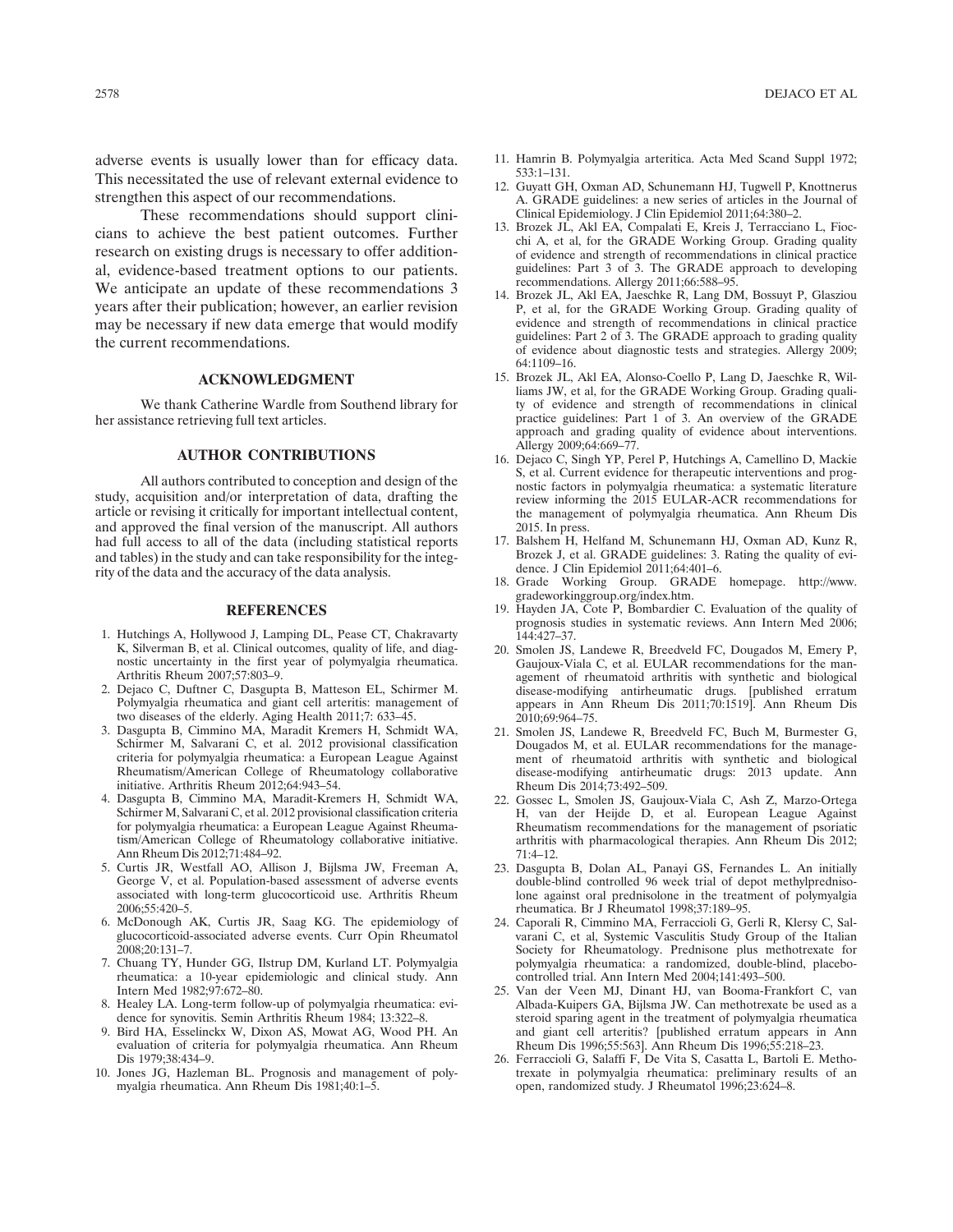- 27. Nazarinia AM, Moghimi J, Toussi J. Efficacy of methotrexate in patients with polymyalgia rheumatica. Koomesh 2012;14:265–70.
- 28. Dasgupta B, Borg FA, Hassan N, Barraclough K, Bourke B, Fulcher J, et al, on behalf of the BSR and BHPR Standards, Guidelines and Audit Working Group. BSR and BHPR guidelines for the management of polymyalgia rheumatica. Rheumatology (Oxford) 2010;49:186–90.
- 29. NHG. NHG-Standaard Polymyalgia rheumatica en arteriitis temporalis. URL: https://www. nhg.org/standaarden/volledig/nhg-stand aard-polymyalgia-rheumatica-en-arteriitis-temporalis.
- 30. Schmidt WA, Gromnica Ihle E. Polymyalgia rheumatica und Riesenzellarteriitis (Arteriitis temporalis). In: Busse O, Fleig W, Mayet W, et al, eds. Rationelle Diagnostik und Therapie in der Inneren Medizin: Leitlinien-basierte Empfehlungen für die Praxis. Elsevier, 2011.
- 31. Kyle V, Hazleman BL. Treatment of polymyalgia rheumatica and giant cell arteritis. I. Steroid regimens in the first two months. Ann Rheum Dis 1989;48:658–61.
- 32. Duru N, van der Goes MC, Jacobs JW, Andrews T, Boers M, Buttgereit F, et al. EULAR evidence-based and consensus-based recommendations on the management of medium to high-dose glucocorticoid therapy in rheumatic diseases. Ann Rheum Dis 2013;72:1905–13.
- 33. Grossman JM, Gordon R, Ranganath VK, Deal C, Caplan L, Chen W, et al. American College of Rheumatology 2010 recommendations for the prevention and treatment of glucocorticoidinduced osteoporosis [published erratum appears in Arthritis Care Res (Hoboken) 2012;64:464]. Arthritis Care Res (Hoboken) 2010;62:1515–26.
- 34. Van der Goes MC, Jacobs JW, Boers M, Andrews T, Blom-Bakkers MA, Buttgereit F, et al. Monitoring adverse events of low-dose glucocorticoid therapy: EULAR recommendations for clinical trials and daily practice. Ann Rheum Dis 2010;69: 1913–19.
- 35. Hoes JN, Jacobs JW, Boers M, Boumpas D, Buttgereit F, Caeyers N, et al. EULAR evidence-based recommendations on the management of systemic glucocorticoid therapy in rheumatic diseases. Ann Rheum Dis 2007;66:1560–7.
- 36. Dolan AL, Moniz C, Dasgupta B, Li F, Mackintosh C, Todd P, et al. Effects of inflammation and treatment on bone turnover and bone mass in polymyalgia rheumatica. Arthritis Rheum 1997;40:2022–9.
- 37. Cimmino MA, Moggiana G, Montecucco C, Caporali R, Accardo S. Long term treatment of polymyalgia rheumatica with deflazacort. Ann Rheum Dis 1994;53:331–3.
- 38. Cimmino MA, Parodi M, Caporali R, Montecucco C. Is the course of steroid-treated polymyalgia rheumatica more severe in women? Ann N Y Acad Sci 2006; 1069:315–21.
- 39. Ayoub WT, Franklin CM, Torretti D. Polymyalgia rheumatica. Duration of therapy and long-term outcome. Am J Med 1985;79: 309–15.
- 40. Grant SD, Forsham PH, DiRaimondo VC. Suppression of 17 hydroxycorticosteroids in plasma and urine by single and divided doses of triamcinolone. N Engl J Med  $1965;273:1115-18$ .
- 41. Haus E, Sackett-Lundeen L, Smolensky MH. Rheumatoid arthritis: circadian rhythms in disease activity, signs and symptoms, and rationale for chronotherapy with corticosteroids and other medications. Bull NYU Hosp Jt Dis 2012;70 Suppl 1:3–10.
- 42. Angeli A. Circadian ACTH-adrenal rhythm in man. Chronobiologia 1974;1 Suppl 1:253–70.
- 43. Nichols T, Nugent CA, Tyler FH. Diurnal variation in suppression of adrenal function by glucocorticoids. J Clin Endocrinol Metab 1965;25:343–9.
- 44. Di Raimondo VC, Forsham PH. Some clinical implications of the spontaneous diurnal variation in adrenal cortical secretory activity. Am J Med 1956;21:321–3.
- 45. Diraimondo VC, Forsham PH. Pharmacophysiologic principles in the use of corticoids and adrenocorticotropin. Metabolism 1958;7:5–24.
- 46. DeAndrade JR. Pituitary-adrenocortical reserve during corticosteroid therapy: a report on the methopyrapone test in ten patients taking long-continued small doses. J Clin Endocrinol Metab 1964;24:261–2.
- 47. Barraclough K, Liddell WG, du Toit J, Foy C, Dasgupta B, Thomas M, et al. Polymyalgia rheumatica in primary care: a cohort study of the diagnostic criteria and outcome. Fam Pract 2008;25:328–33.
- 48. Maradit Kremers H, Reinalda MS, Crowson CS, Zinsmeister AR, Hunder GG, Gabriel SE. Relapse in a population based cohort of patients with polymyalgia rheumatica. J Rheumatol 2005;32:65–73.
- 49. Salvarani C, Boiardi L, Mantovani V, Ranzi A, Cantini F, Olivieri I, et al. HLA-DRB1 alleles associated with polymyalgia rheumatica in northern Italy: correlation with disease severity. Ann Rheum Dis 1999; 58:303–8.
- 50. Cantini F, Salvarani C, Olivieri I, Macchioni L, Ranzi A, Niccoli L, et al. Erythrocyte sedimentation rate and C-reactive protein in the evaluation of disease activity and severity in polymyalgia rheumatica: a prospective follow-up study. Semin Arthritis Rheum 2000;30:17–24.
- 51. Lee JH, Choi ST, Kim JS, Yoon BY, Kwok SK, Kim HS, et al. Clinical characteristics and prognostic factors for relapse in patients with polymyalgia rheumatica (PMR). Rheumatol Int 2013;33:1475–80.
- 52. Myklebust G, Gran JT. Prednisolone maintenance dose in relation to starting dose in the treatment of polymyalgia rheumatica and temporal arteritis. A prospective two-year study in 273 patients. Scand J Rheumatol 2001;30:260–7.
- 53. Gonzalez-Gay MA, Rodriguez-Valverde V, Blanco R, Fernandez-Sueiro JL, Armona J, Figueroa M, et al. Polymyalgia rheumatica without significantly increased erythrocyte sedimentation rate: a more benign syndrome. Arch Intern Med 1997;157:317–20.
- 54. Salvarani C, Cantini F, Macchioni P, Olivieri I, Niccoli L, Padula A, et al. Distal musculoskeletal manifestations in polymyalgia rheumatica: a prospective followup study. Arthritis Rheum 1998; 41:1221–6.
- 55. Ramiro S, Gaujoux-Viala C, Nam JL, Smolen JS, Buch M, Gossec L, et al. Safety of synthetic and biological DMARDs: a systematic literature review informing the 2013 update of the EULAR recommendations for management of rheumatoid arthritis. Ann Rheum Dis 2014;73:529–35.
- 56. Fu HZ. Clinical observation on effect of modified Yanghe Decoction combined with glycocorticoid for treatment of polymyalgia rheumatica. Zhongguo Zhong Xi Yi Jie He Za Zhi 2007;27:894–7.
- 57. Wang B, Zhang B, Wang H. Clinical observation about 18 cases of polymyalgia rheumatica by using Biqi capsule. China J Tradit Chinese Med Pharm 2009;24:596–8.
- 58. Hernandez-Rodriguez J, Cid MC, Lopez-Soto A, Espigol-Frigole G, Bosch X. Treatment of polymyalgia rheumatica: a systematic review. Arch Intern Med 2009; 169:1839–50.
- 59. Diamantopoulos AP, Hetland H, Myklebust G. Leflunomide as a corticosteroid-sparing agent in giant cell arteritis and polymyalgia rheumatica: a case series. Biomed Res Int 2013;2013:120638.
- 60. Adizie T, Christidis D, Dharmapaliah C, Borg F, Dasgupta B. Efficacy and tolerability of leflunomide in difficult-to-treat polymyalgia rheumatica and giant cell arteritis: a case series. Int J Clin Pract 2012;66:906–9.
- 61. Al Rashidi A, Hegazi MO, Mohammad SA, Varghese A. Effective control of polymyalgia rheumatica with tocilizumab. J Clin Rheumatol 2013; 19:400–1.
- 62. Macchioni P, Boiardi L, Catanoso M, Pulsatelli L, Pipitone N, Meliconi R, et al. Tocilizumab for polymyalgia rheumatica: report of two cases and review of the literature. Semin Arthritis Rheum 2013;43:113–18.
- 63. Hagihara K, Kawase I, Tanaka T, Kishimoto T. Tocilizumab ameliorates clinical symptoms in polymyalgia rheumatica. J Rheumatol 2010;37:1075–6.